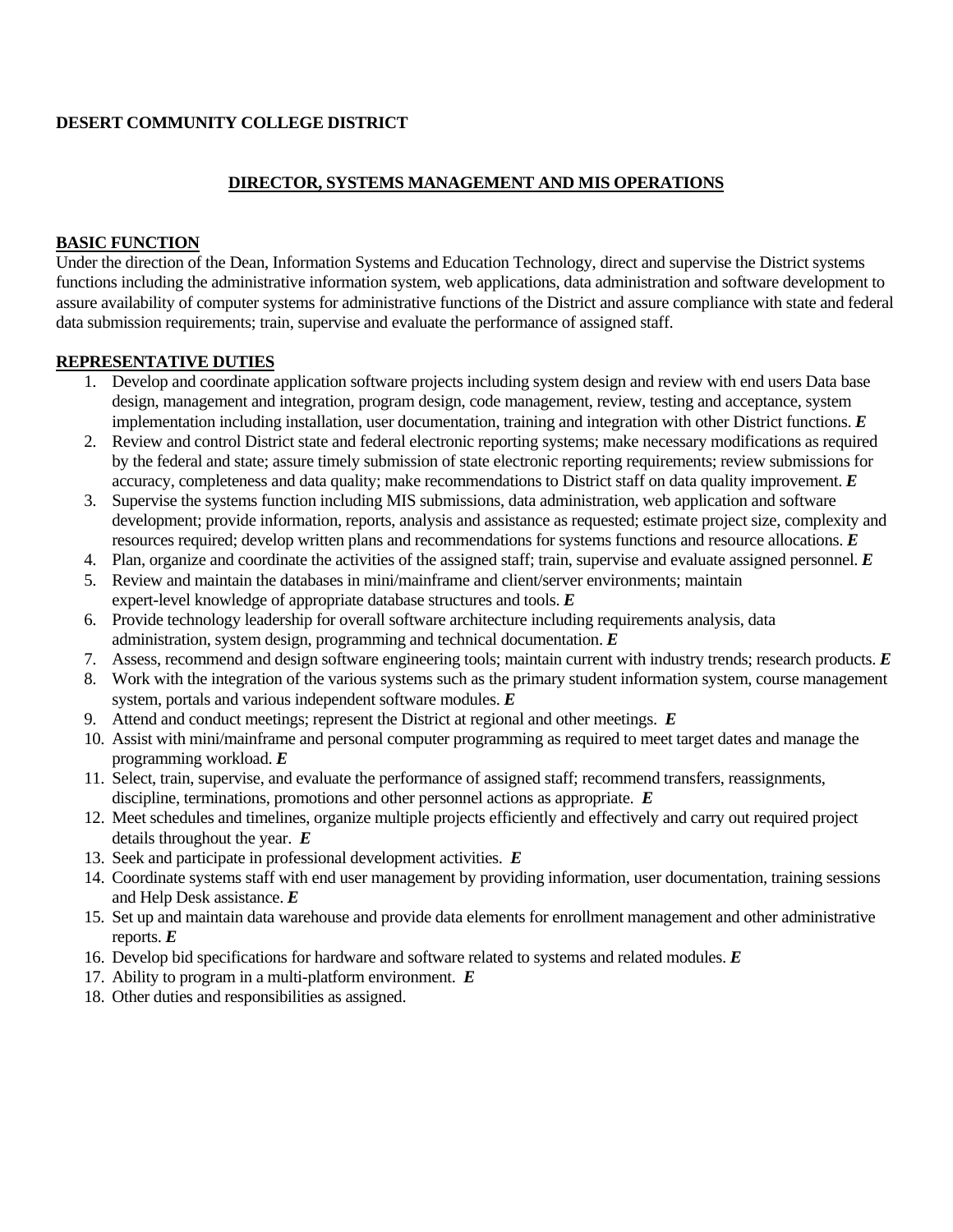# **KNOWLEDGE AND ABILITIES**

**Knowledge of**: Applicable California Community College MIS & federal laws, codes and regulations; systems development life cycle for both mini/mainframe and client/server applications development; variety of computer systems, web applications and current knowledge of trends in the industry; relational and hierarchical database design expertise; computer programming languages, utilities and applications used within the organization; principles and practices of supervision and training; database structures, on-line applications and system capabilities of the organization's computer systems; computer programming languages, utilities and applications used within the organization; various LAN operating systems; research and analysis techniques as related to computer programming; record-keeping techniques; district organization, operations, policies and objectives; oral and written communication skills; interpersonal skills using tact, patience and courtesy; technical aspects of field of specialty.

**Ability to**: Organize and supervise the assigned technical staff and computer applications functions; demonstrate proficiency in designated computer programming languages; provide technical guidance and recommendations concerning existing computer programs and systems; perform analysis and modification of existing programs and operations to meet changing needs and to provide for system enhancements; apply principles and techniques of computer programming and data structuring to specific problems or requests; test and de-bug programs for accuracy and reliability; research, analyze and recommend new system software and hardware; train, supervise and evaluate personnel; communicate effectively both orally and in writing to exchange information; operate a variety of equipment including a computer; establish and maintain cooperative and effectively working relationships with others; interpret, apply and explain rules, regulations, policies and procedures; maintain records and prepare reports; work independently and confidentially with minimal direction; exercise tact and diplomacy in dealing with sensitive or confidential matters; sit for extended periods of time; work under tight timelines.

# **EDUCATION AND EXPERIENCE**

Any combination equivalent to: Bachelor's degree in Information Systems, Engineering, Computer Science, Telecommunications, Business or related field and three (3) years responsible related work experience that demonstrates abilities to perform and manage technical projects and staff.

# **DESIRABLE EDUCATION AND EXPERIENCE**

Master's degree in a related field is preferred and one (1) year experience in Information Systems in California Community Colleges. Experience in an integrated administrative computing system or Enterprise Resource Planning System (ERP), Student Portals, HP9000 HP/UX environment management (SAM) and operating system, Unidata RDBMS, UniQuery Language, Envision CASE Tools, xOmni Backup System, MS-SQL, MS-Access, MS-Office, MS-Visual Basic, ASP.net Language, ASCII manipulation software, ODBC Data Mining & Report Generation Softwares, Datatel Collegue, WebAdvisor, EPOS Encore, XAP Project Management Tools (CCCApply) and other related third party software. Industry Certifications.

# **LICENSES AND OTHER REQUIREMENTS**

Valid California driver's license, must have an acceptable driving record and current vehicle insurance meeting State of California requirements.

# **WORKING CONDITIONS**

**Environment**: Office environment. Constant interruptions. Be available on-call to respond to emergency situations. Driving a vehicle to conduct work as necessary. Requires some evening and weekend responsibility.

# **EMPLOYMENT STATUS**

Classified Supervisor

*E*: Essential functions of the job.

Approved 8/2005 Revised effective 7/2005